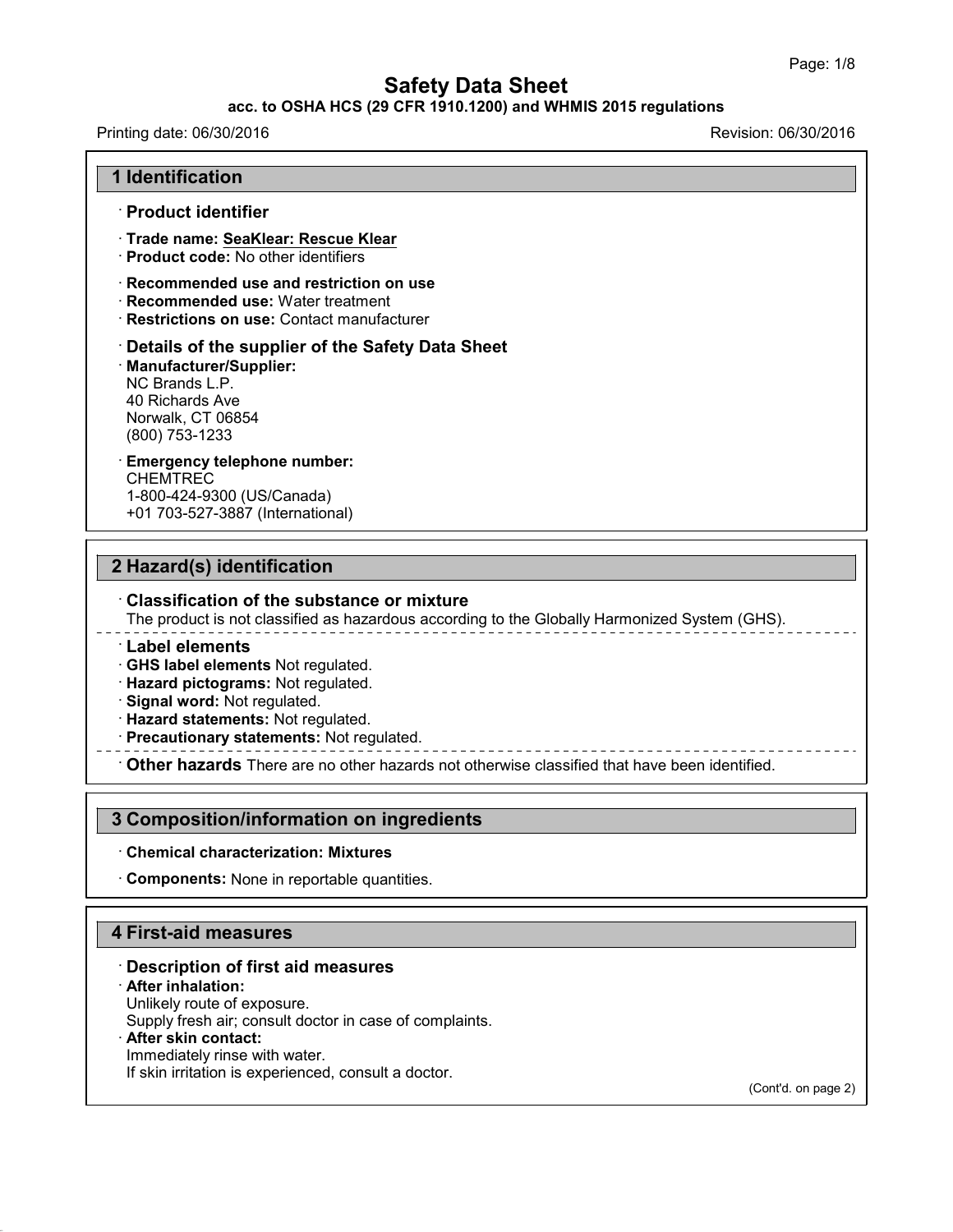**acc. to OSHA HCS (29 CFR 1910.1200) and WHMIS 2015 regulations**

#### Printing date: 06/30/2016 Revision: 06/30/2016

#### **Trade name: SeaKlear: Rescue Klear**

(Cont'd. of page 1)

· **After eye contact:** Remove contact lenses if worn, if possible.

Rinse opened eye for several minutes under running water. If symptoms persist, consult a doctor.

## · **After swallowing:**

Rinse out mouth and then drink plenty of water.

Do not induce vomiting; immediately call for medical help.

· **Most important symptoms and effects, both acute and delayed:**

Slight irritant effect on eyes.

Slight irritant effect on skin and mucous membranes.

Nausea in case of ingestion.

Gastric or intestinal disorders when ingested.

· **Indication of any immediate medical attention and special treatment needed:**

No relevant information available.

## **5 Fire-fighting measures**

### · **Extinguishing media**

### · **Suitable extinguishing agents:**

The product is not flammable.

Use fire fighting measures that suit the environment.

- · **For safety reasons unsuitable extinguishing agents:** None.
- · **Special hazards arising from the substance or mixture** No relevant information available.
- · **Advice for firefighters**
- · **Protective equipment:**

Wear self-contained respiratory protective device.

Wear fully protective suit.

## **6 Accidental release measures**

- · **Personal precautions, protective equipment and emergency procedures:** Ensure adequate ventilation.
- · **Environmental precautions:**

Do not allow undiluted product or large quantities of it to reach ground water, water course or sewage system.

### · **Methods and material for containment and cleaning up:**

Absorb with liquid-binding material (sand, diatomite, acid binders, universal binders, sawdust).

- · **Reference to other sections:**
- See Section 7 for information on safe handling.

See Section 8 for information on personal protection equipment.

See Section 13 for disposal information.

## **7 Handling and storage**

· **Handling**

43.0

· **Precautions for safe handling:** Use only in well ventilated areas.

(Cont'd. on page 3)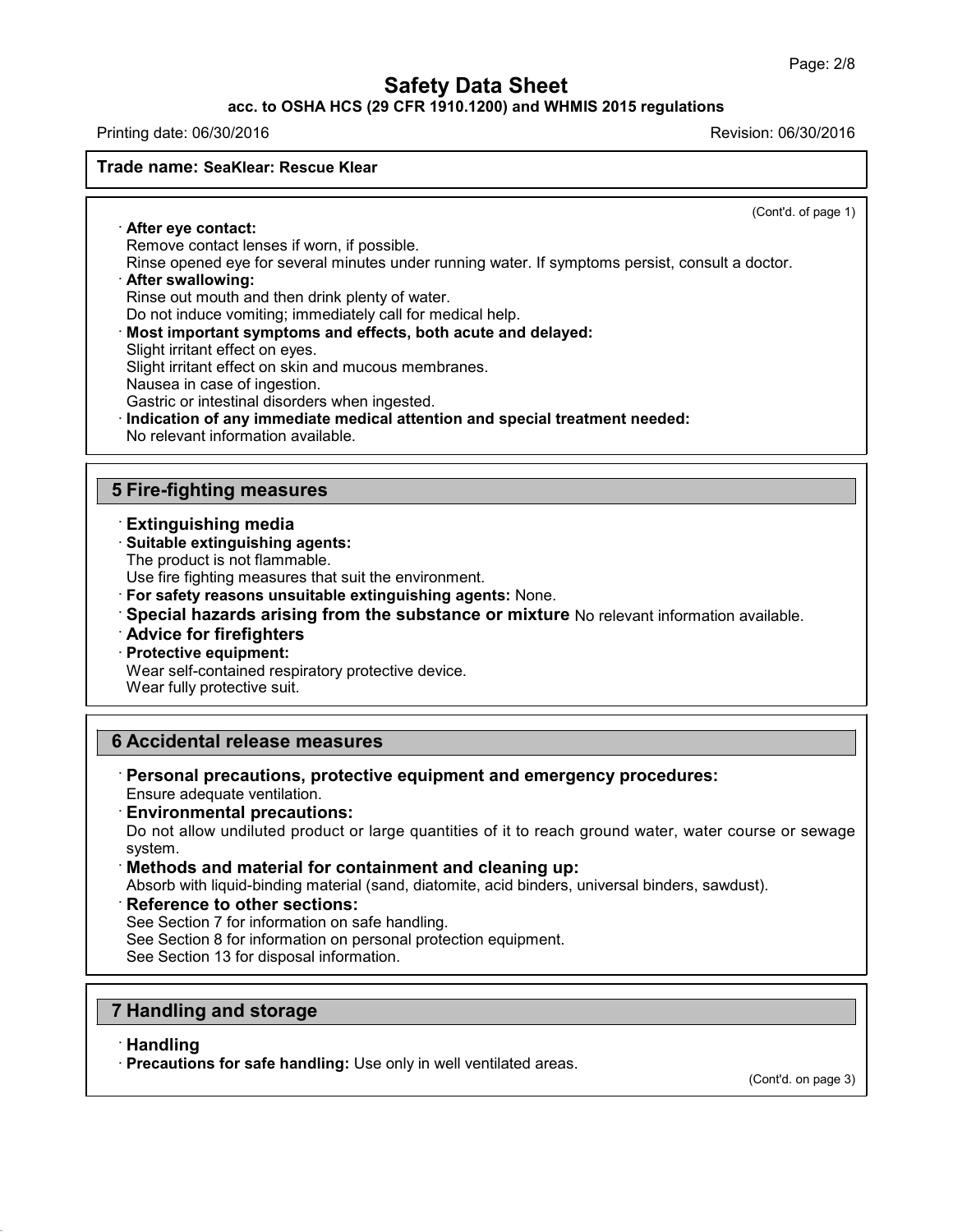### **acc. to OSHA HCS (29 CFR 1910.1200) and WHMIS 2015 regulations**

Printing date: 06/30/2016 Revision: 06/30/2016

#### **Trade name: SeaKlear: Rescue Klear**

(Cont'd. of page 2)

· **Information about protection against explosions and fires:** No special measures required.

### · **Conditions for safe storage, including any incompatibilities**

· **Storage**

· **Requirements to be met by storerooms and receptacles:**

Storage area should be dry and well-ventilated.

· **Information about storage in one common storage facility:** Store away from foodstuffs.

· **Further information about storage conditions:** Keep containers tightly sealed.

· **Specific end use(s):** No relevant information available.

### **8 Exposure controls/personal protection**

#### · **Control parameters**

· **Components with limit values that require monitoring at the workplace:**

The product does not contain any relevant quantities of materials with critical values that have to be monitored at the workplace.

#### · **Exposure controls**

- · **Personal protective equipment:**
- · **General protective and hygienic measures:**

The usual precautionary measures for handling chemicals should be followed.

Keep away from foodstuffs, beverages and feed.

Wash hands before breaks and at the end of work.

Avoid close or long term contact with the skin.

Avoid contact with the eyes.

- · **Engineering controls:** No relevant information available.
- · **Breathing equipment:** Not required under normal conditions of use.
- · **Protection of hands:**

Gloves not required under normal conditions of use.

Protection may be required for spills.

· **Eye protection:**



43.0

Safety glasses

Follow relevant national guidelines concerning the use of protective eyewear.

· **Body protection:**

Not required under normal conditions of use.

Protection may be required for spills.

· **Limitation and supervision of exposure into the environment**

Avoid release to the environment.

· **Risk management measures** See Section 7 for additional information.

(Cont'd. on page 4)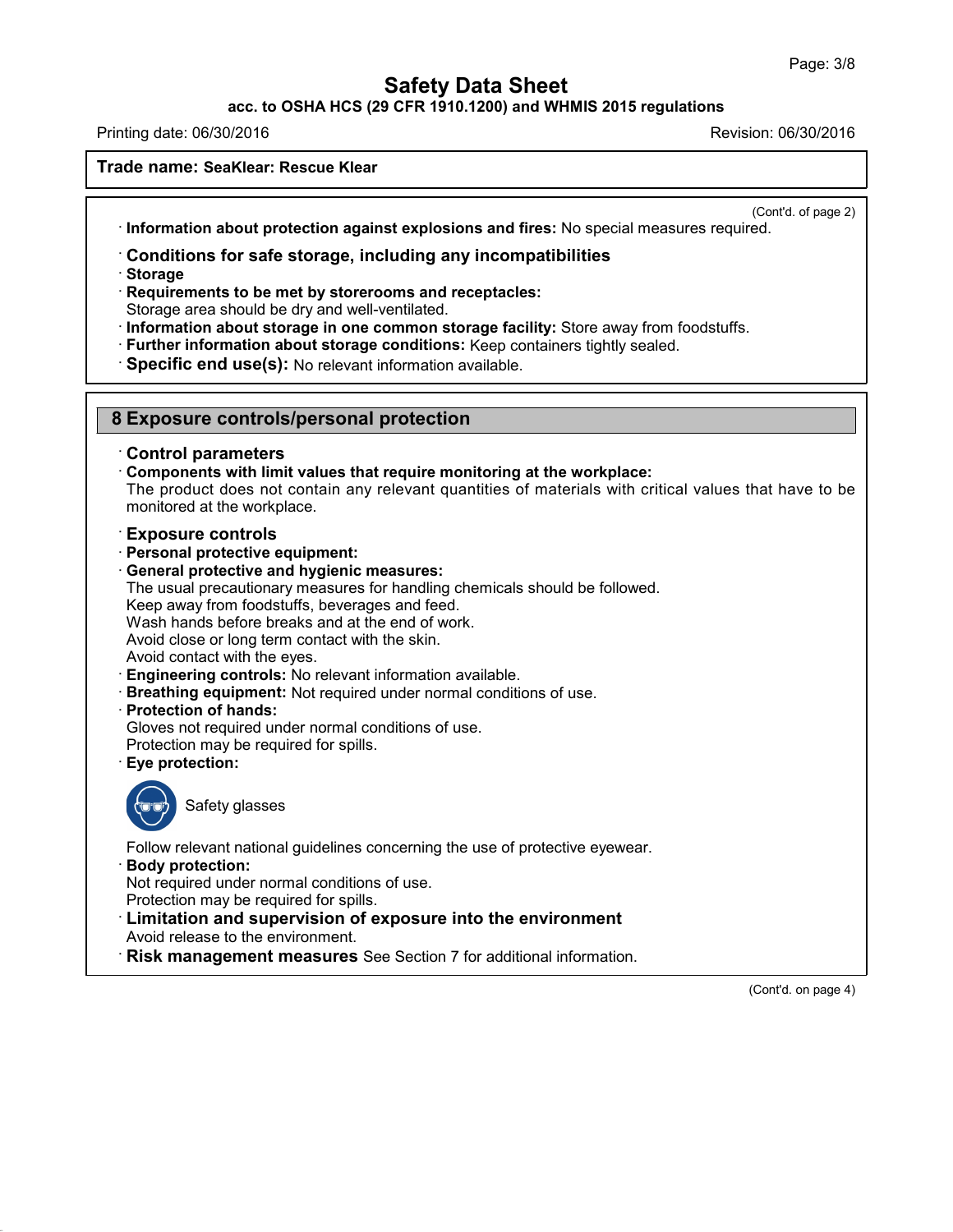# **acc. to OSHA HCS (29 CFR 1910.1200) and WHMIS 2015 regulations**

Printing date: 06/30/2016 **Revision: 06/30/2016** Revision: 06/30/2016

**Trade name: SeaKlear: Rescue Klear**

(Cont'd. of page 3)

| 9 Physical and chemical properties                         |                                               |
|------------------------------------------------------------|-----------------------------------------------|
| Information on basic physical and chemical properties      |                                               |
| · Appearance:                                              |                                               |
| Form:                                                      | Liquid                                        |
| Color:                                                     | Light yellow                                  |
| Odor:                                                      | Mild                                          |
| <b>Odor threshold:</b>                                     | Not determined.                               |
| pH-value at 20 °C (68 °F):                                 | $3.0 - 4.5$                                   |
| <b>Melting point/Melting range:</b>                        | Not determined.                               |
| <b>Boiling point/Boiling range:</b>                        | Not determined.                               |
| · Flash point:                                             | Not applicable.                               |
| · Flammability (solid, gaseous):                           | Not applicable.                               |
| · Auto-ignition temperature:                               | Not determined.                               |
| Decomposition temperature:                                 | Not determined.                               |
| Danger of explosion:                                       | Product does not present an explosion hazard. |
| <b>Explosion limits</b>                                    |                                               |
| Lower:                                                     | Not determined.                               |
| Upper:                                                     | Not determined.                               |
| Oxidizing properties:                                      | Not determined.                               |
| · Vapor pressure:                                          | Not determined.                               |
| Density:                                                   |                                               |
| <b>Relative density:</b>                                   | Not determined.                               |
| Vapor density:                                             | Not determined.                               |
| <b>Evaporation rate:</b>                                   | Not determined.                               |
| · Solubility in / Miscibility with                         |                                               |
| Water:                                                     | Fully miscible.                               |
| · Partition coefficient (n-octanol/water): Not determined. |                                               |
| · Viscosity                                                |                                               |
| Dynamic:                                                   | Not determined.                               |
| Kinematic:                                                 | Not determined.                               |
| <b>Other information</b>                                   | No relevant information available.            |

# **10 Stability and reactivity**

43.0

· **Reactivity:** No relevant information available.

· **Chemical stability:** Stable under normal temperatures and pressures.

· **Thermal decomposition / conditions to be avoided:**

No decomposition if used and stored according to specifications.

· **Possibility of hazardous reactions:** Reacts with strong acids and alkali.

· **Conditions to avoid:** No relevant information available.

(Cont'd. on page 5)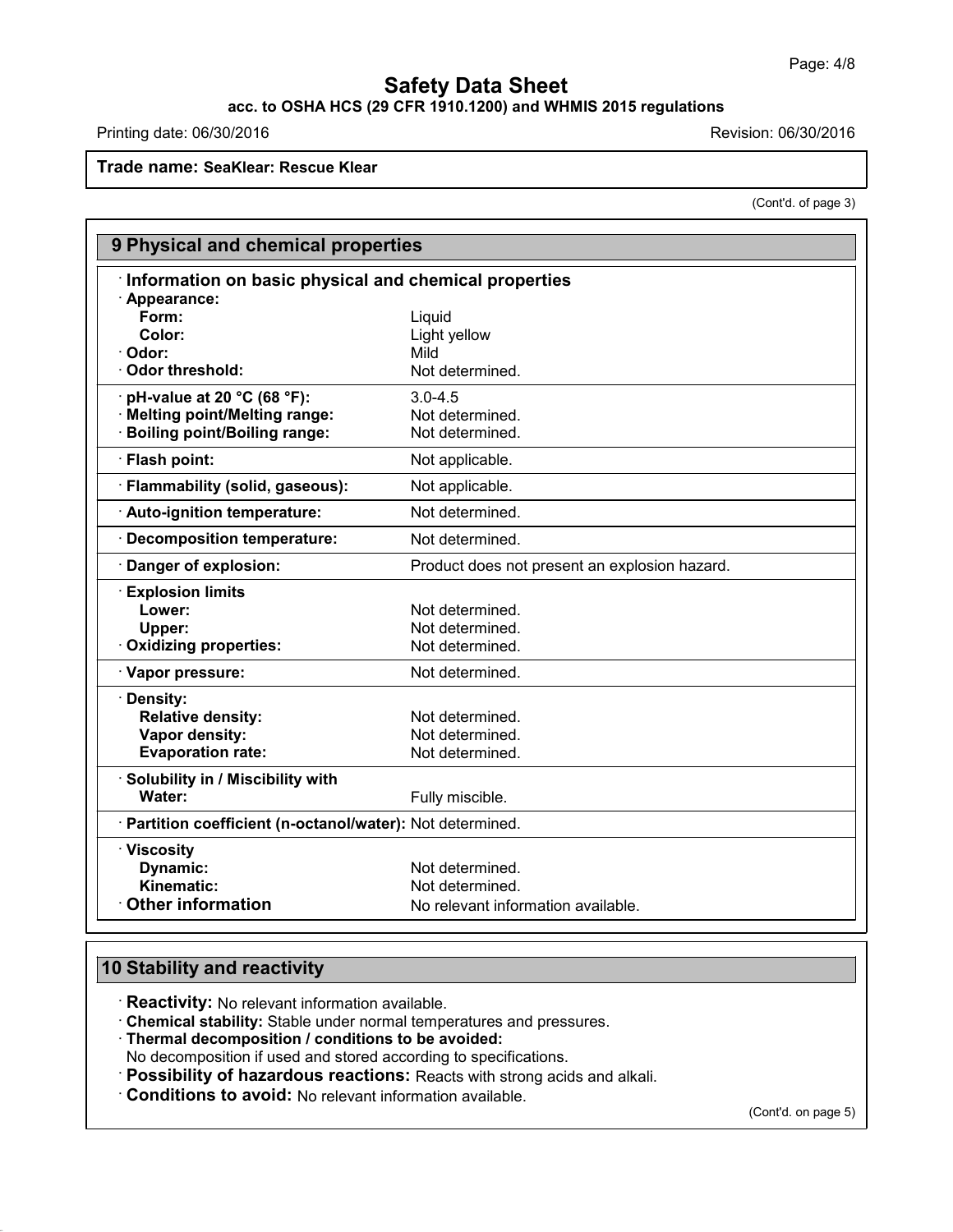### **acc. to OSHA HCS (29 CFR 1910.1200) and WHMIS 2015 regulations**

Printing date: 06/30/2016 Revision: 06/30/2016

**Trade name: SeaKlear: Rescue Klear**

(Cont'd. of page 4)

· **Incompatible materials:** No relevant information available.

· **Hazardous decomposition products:** Possible in traces.

## **11 Toxicological information**

· **Information on toxicological effects**

· **Acute toxicity:**

· **LD/LC50 values that are relevant for classification:** None.

· **Primary irritant effect:**

· **On the skin:** Slight irritant effect on skin and mucous membranes.

- · **On the eye:** Slight irritant effect on eyes.
- · **Sensitization:** Based on available data, the classification criteria are not met.

· **IARC (International Agency for Research on Cancer):**

None of the ingredients are listed.

· **NTP (National Toxicology Program):**

None of the ingredients are listed.

· **OSHA-Ca (Occupational Safety & Health Administration):**

None of the ingredients are listed.

· **Probable route(s) of exposure:**

Ingestion.

Eye contact. Skin contact.

· **Acute effects (acute toxicity, irritation and corrosivity):**

Causes mild skin irritation.

Slight irritant effect on eyes.

- · **Repeated dose toxicity:** No relevant information available.
- · **CMR effects (carcinogenity, mutagenicity and toxicity for reproduction)**
- · **Germ cell mutagenicity:** Based on available data, the classification criteria are not met.
- · **Carcinogenicity:** Based on available data, the classification criteria are not met.
- · **Reproductive toxicity:** Based on available data, the classification criteria are not met.
- · **STOT-single exposure:** Based on available data, the classification criteria are not met.
- · **STOT-repeated exposure:** Based on available data, the classification criteria are not met.
- · **Aspiration hazard:** Based on available data, the classification criteria are not met.

## **12 Ecological information**

- · **Toxicity**
- · **Aquatic toxicity** No relevant information available.
- · **Persistence and degradability** No relevant information available.
- · **Bioaccumulative potential:** No relevant information available.
- · **Mobility in soil:** No relevant information available.
- · **Additional ecological information**
- · **General notes:**

43.0

Negative ecological effects are, according to the current state of knowledge, not expected.

(Cont'd. on page 6)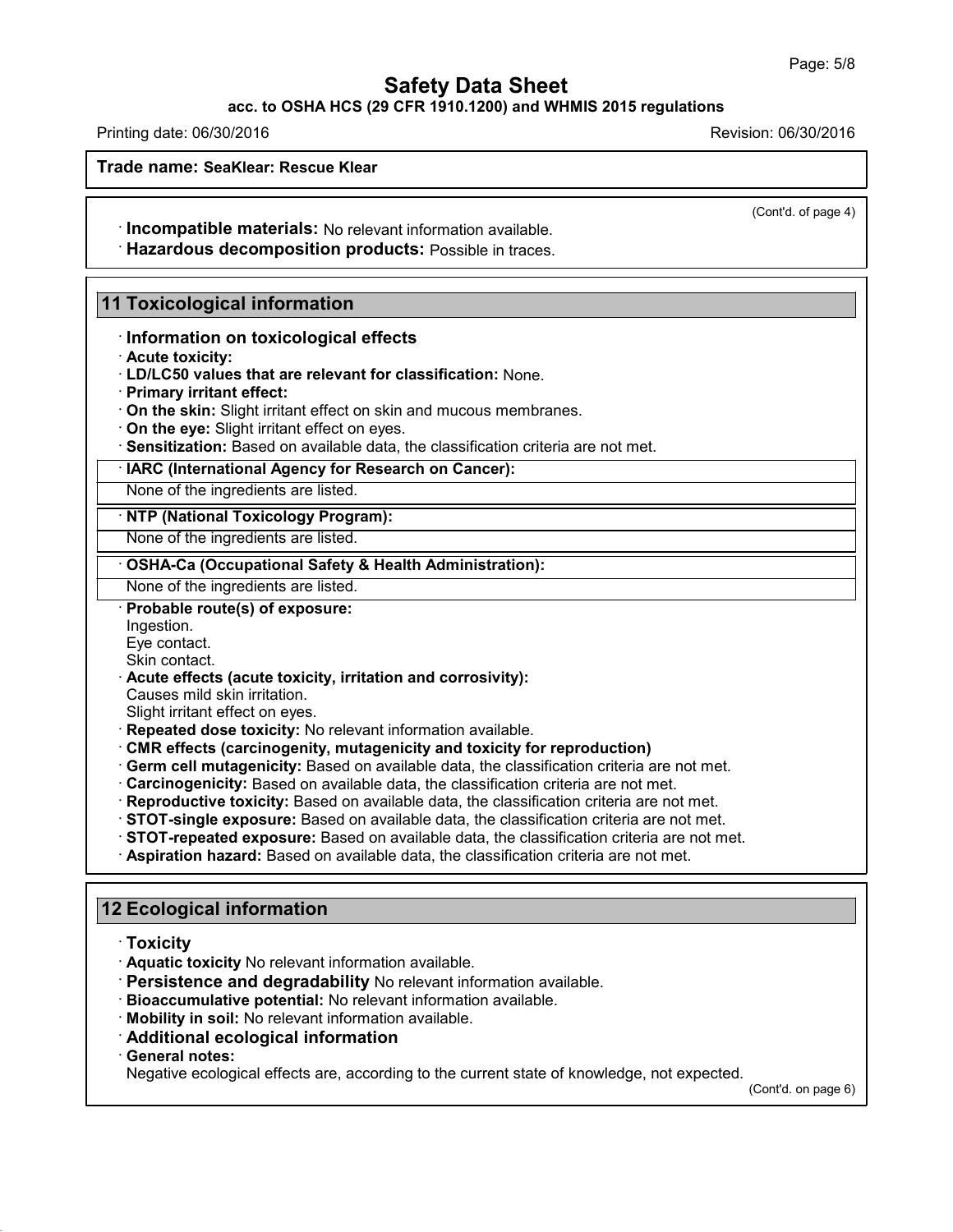## **acc. to OSHA HCS (29 CFR 1910.1200) and WHMIS 2015 regulations**

Printing date: 06/30/2016 Revision: 06/30/2016

**Trade name: SeaKlear: Rescue Klear**

(Cont'd. of page 5)

#### · **Results of PBT and vPvB assessment**

· **PBT:** Not applicable.

· **vPvB:** Not applicable.

· **Other adverse effects:** No relevant information available.

## **13 Disposal considerations**

#### · **Waste treatment methods**

#### · **Recommendation:**

43.0

Smaller quantities can be disposed of with household waste.

The user of this material has the responsibility to dispose of unused material, residues and containers in compliance with all relevant local, state and federal laws and regulations regarding treatment, storage and disposal for hazardous and nonhazardous wastes.

#### · **Uncleaned packagings**

· **Recommendation:** Disposal must be made according to official regulations.

| <b>14 Transport information</b>                                                   |                 |
|-----------------------------------------------------------------------------------|-----------------|
| ∙ UN-Number<br>· DOT, ADR, IMDG, IATA                                             | Not regulated.  |
| <b>UN proper shipping name</b><br>· DOT, ADR, IMDG, IATA                          | Not regulated.  |
| Transport hazard class(es)                                                        |                 |
| · DOT, ADR, IMDG, IATA<br>· Class                                                 | Not regulated.  |
| · Packing group<br>· DOT, ADR, IMDG, IATA                                         | Not regulated.  |
| $\cdot$ Environmental hazards<br>· Marine pollutant:                              | No.             |
| <b>Special precautions for user</b>                                               | Not applicable. |
| Transport in bulk according to Annex II of<br><b>MARPOL73/78 and the IBC Code</b> | Not applicable. |

(Cont'd. on page 7)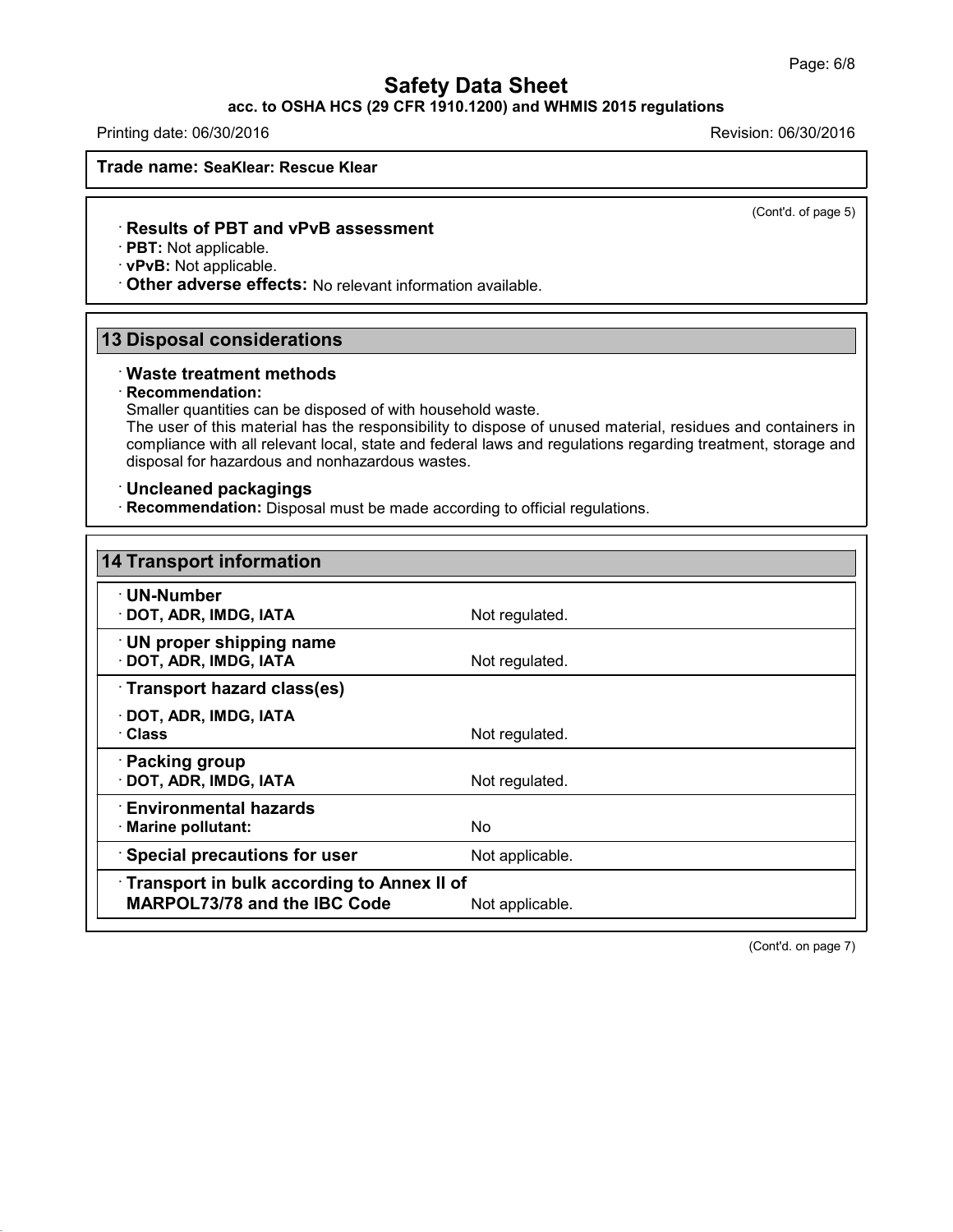**acc. to OSHA HCS (29 CFR 1910.1200) and WHMIS 2015 regulations**

Printing date: 06/30/2016 **Revision: 06/30/2016** 

## **Trade name: SeaKlear: Rescue Klear**

(Cont'd. of page 6)

| mixture                             | Safety, health and environmental regulations/legislation specific for the substance or |
|-------------------------------------|----------------------------------------------------------------------------------------|
| · United States (USA)               |                                                                                        |
| · SARA                              |                                                                                        |
|                                     | · Section 302 (extremely hazardous substances):                                        |
| None of the ingredients are listed. |                                                                                        |
|                                     | · Section 355 (extremely hazardous substances):                                        |
| None of the ingredients are listed. |                                                                                        |
|                                     | Section 313 (Specific toxic chemical listings):                                        |
| None of the ingredients are listed. |                                                                                        |
|                                     | <b>TSCA (Toxic Substances Control Act)</b>                                             |
| All ingredients are listed.         |                                                                                        |
| · Proposition 65 (California)       |                                                                                        |
| Chemicals known to cause cancer:    |                                                                                        |
| None of the ingredients are listed. |                                                                                        |
|                                     | Chemicals known to cause reproductive toxicity for females:                            |
| None of the ingredients are listed. |                                                                                        |
|                                     | Chemicals known to cause reproductive toxicity for males:                              |
| None of the ingredients are listed. |                                                                                        |
|                                     | Chemicals known to cause developmental toxicity:                                       |
| None of the ingredients are listed. |                                                                                        |
| Carcinogenic categories             |                                                                                        |
|                                     | · EPA (Environmental Protection Agency):                                               |
| None of the ingredients are listed. |                                                                                        |
|                                     | · IARC (International Agency for Research on Cancer):                                  |
| None of the ingredients are listed. |                                                                                        |
|                                     | · NIOSH-Ca (National Institute for Occupational Safety and Health):                    |
| None of the ingredients are listed. |                                                                                        |
|                                     | <b>Canadian Domestic Substances List (DSL):</b>                                        |
| Some ingredients listed.            |                                                                                        |

# **16 Other information**

43.0

This information is based on our present knowledge. However, this shall not constitute a guarantee for any specific product features and shall not establish a legally valid contractual relationship.

· **Date of preparation / last revision** 06/30/2016 / -

(Cont'd. on page 8)